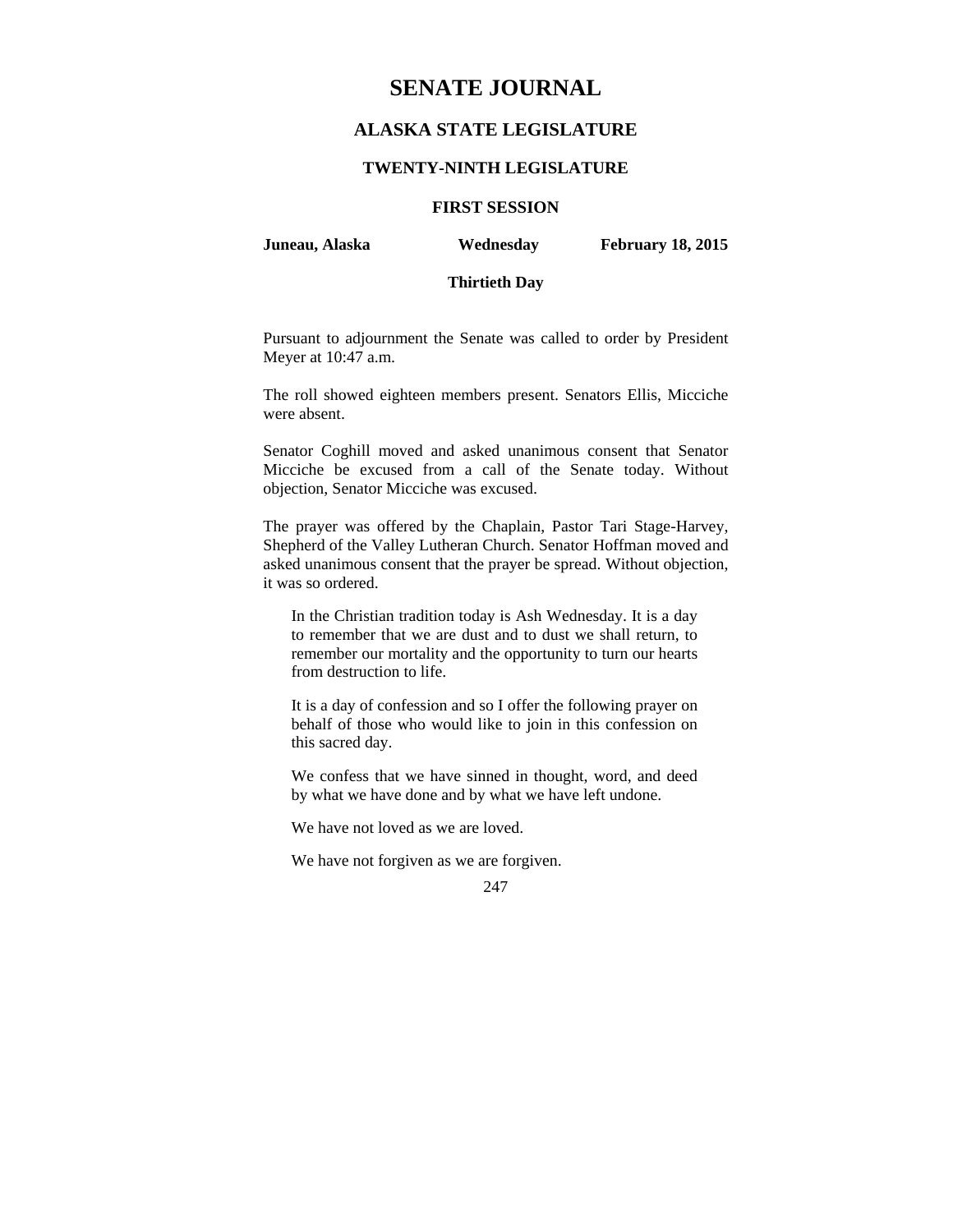We confess the pride, envy, hypocrisy and apathy that infect our lives. Our self-indulgent appetites and ways, our exploitation of other people. Our neglect of human need and suffering and our indifference to injustice and cruelty.

Our false judgments and uncharitable thoughts toward our neighbors; our prejudice and contempt toward those who differ from us.

Our waste and pollution of your creation, and lack of concern for those who come after.

We are bold to confess because we trust in a love that restores us to life. We trust in a love that restores right relationship. Remind us of the precious moment, the dust to which we return and restore us in your love O God. Amen.

Senator McGuire led the Senate in the Pledge of Allegiance.

#### **Certification**

Senator Coghill moved and asked unanimous consent that the journals for the twenty-eighth and twenty-ninth legislative days be approved as certified by the Secretary. Without objection, it was so ordered.

#### **Recess**

Senator Coghill moved and asked unanimous consent that the Senate stand in recess to the Joint Session. Without objection, the Senate recessed at 10:52 a.m.

#### **After Recess**

#### **Joint Session in the House**

Speaker Chenault called the House to order and in accordance with Uniform Rule 51 turned the gavel over to President Meyer, who called the Joint Session to order at 11:04 a.m.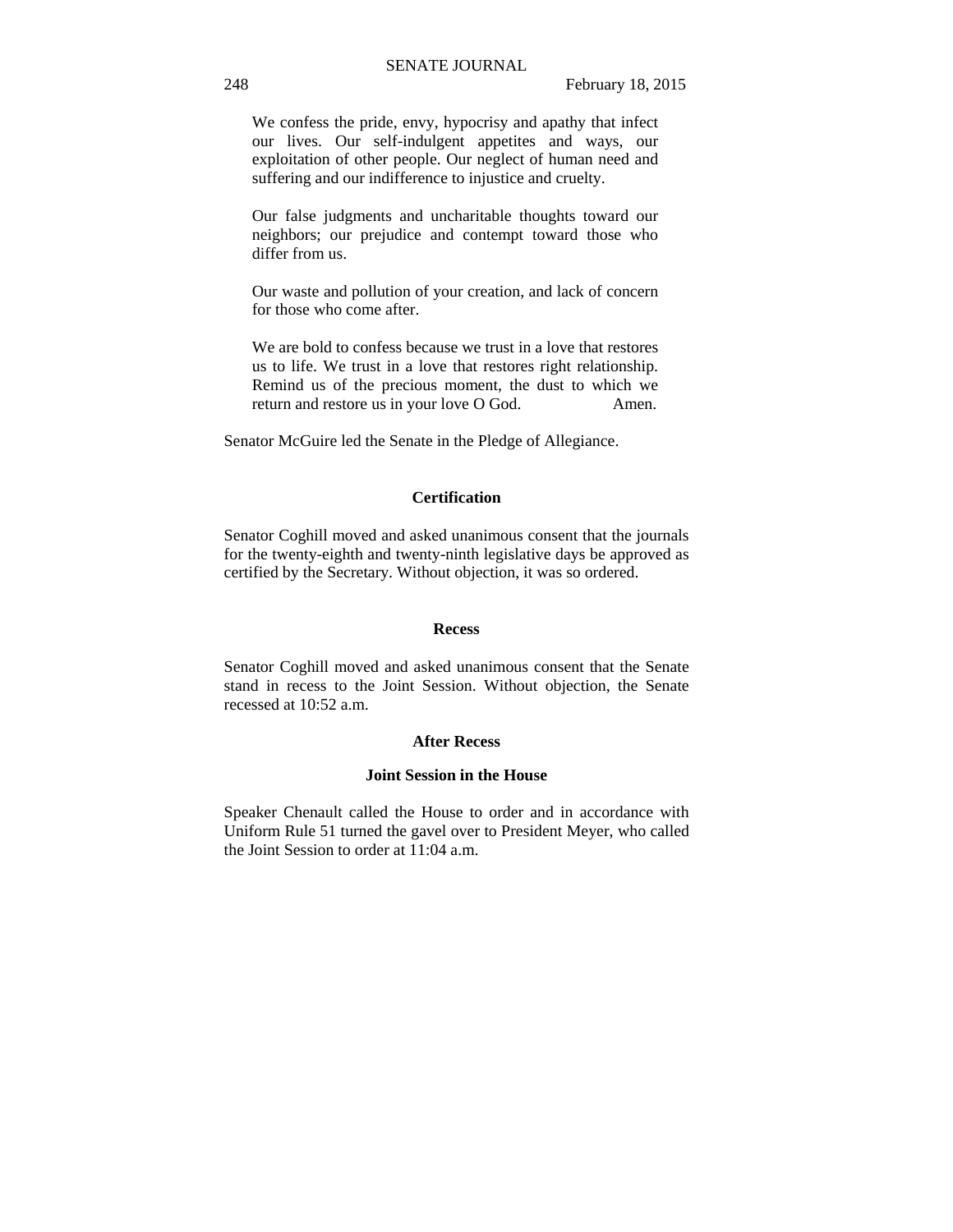The purpose of the Joint Session was to hear an address by the Honorable Lisa Murkowski, U.S. Senator.

Senator Coghill moved and asked unanimous consent that the roll call of the Senate be waived and all members be shown as present. Without objection, it was so ordered.

Representative Millett moved and asked unanimous consent that the roll call of the House be waived and all members be shown as present. Without objection, it was so ordered.

President Meyer appointed Representative Foster and Senator Stevens to escort Senator Murkowski to the Joint Session.

The Senate Sergeant-at-Arms, Grace Ellsworth, announced Senator Murkowski's entrance to the House Chamber.

The Honorable Lisa Murkowski was escorted to the rostrum and welcomed by President Meyer.

Senator Murkowski delivered her address. This address appears in Senate and House Joint Journal Supplement No. 5.

Following her address, there was a question and answer period. Senator Murkowski received a standing ovation and was escorted from the chamber by Senator Stevens and Representative Foster.

Senator Coghill moved and asked unanimous consent that the Joint Session stand in adjournment. Without objection, President Meyer adjourned the Joint Session at 12:15 p.m.

#### **After Recess**

#### **In the Senate**

The Senate reconvened at 12:26 p.m.

Senator Coghill moved and asked unanimous consent that Senator Ellis be excused from a call of the Senate today. Without objection, Senator Ellis was excused.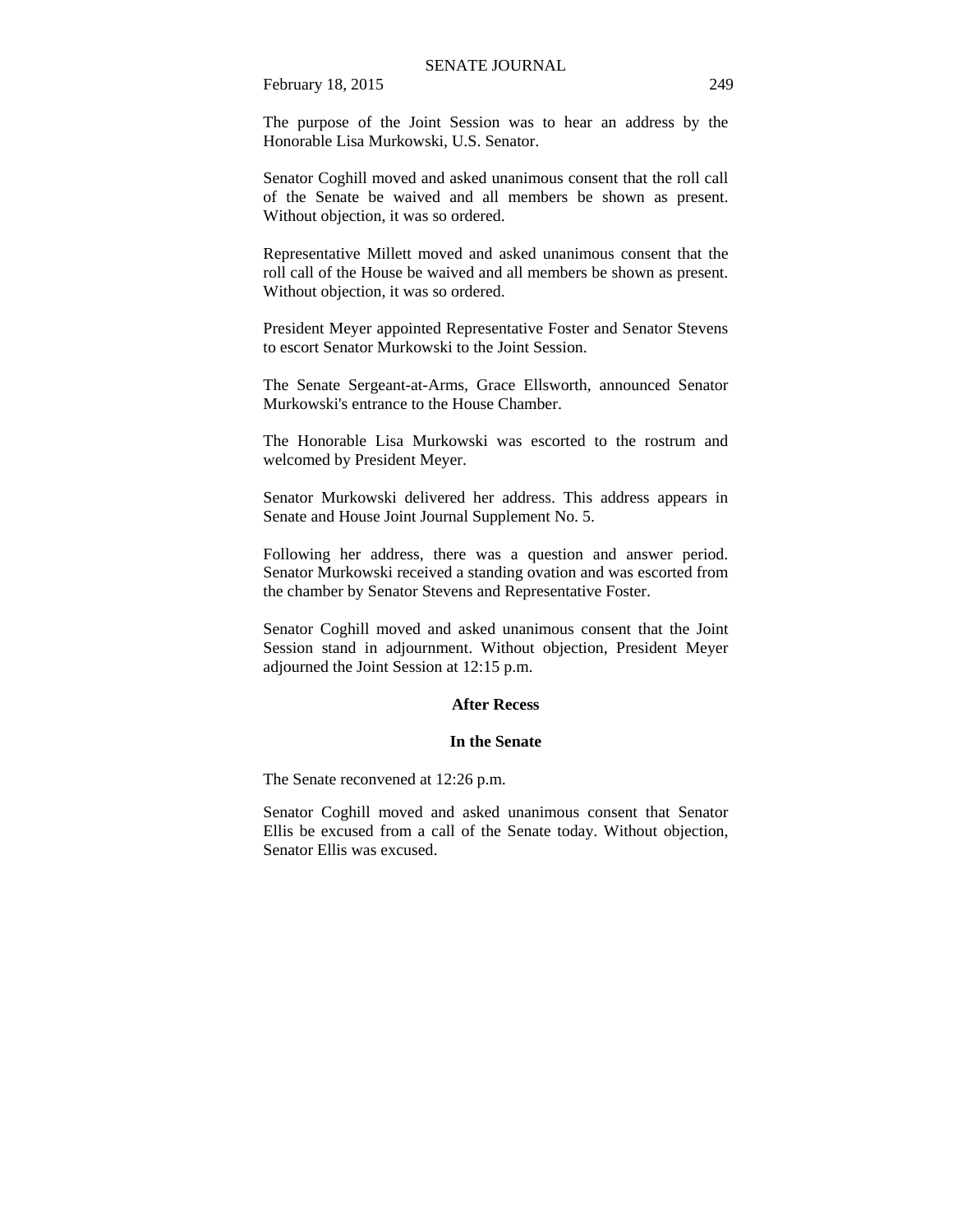#### **Messages from the House**

Message dated February 4 and received February 18 was read stating:

The House of Representatives respectfully invites the Senate to a Joint Session of the Twenty-ninth Alaska Legislature at 11:00 a.m. on Monday, March 23 for the purpose of hearing Senator Sullivan's first annual message to the Legislature.

Senator Coghill moved and asked unanimous consent that the Senate accept the House invitation to meet in Joint Session. Without objection, it was so ordered.

The Secretary was requested to notify the House.

Message dated February 13 was read stating the House passed and transmitted for consideration:

#### **First Reading and Reference of House Resolutions**

#### **HJR 13**

CS FOR HOUSE JOINT RESOLUTION NO. 13(MLV) BY THE HOUSE SPECIAL COMMITTEE ON MILITARY AND VETERANS' AFFAIRS,

Urging the United States Department of the Army to maintain and strengthen the current level of its combat-capable structure in the state and not to take structural realignment actions with regard to Fort Wainwright and Joint Base Elmendorf-Richardson.

was read the first time and referred to the State Affairs Committee.

#### **First Reading and Reference of House Bills**

### **HB 1**

CS FOR HOUSE BILL NO. 1(EDA) am BY THE HOUSE SPECIAL COMMITTEE ON ECONOMIC DEVELOPMENT, TOURISM, AND ARCTIC POLICY, entitled:

"An Act declaring the Arctic policy of the state."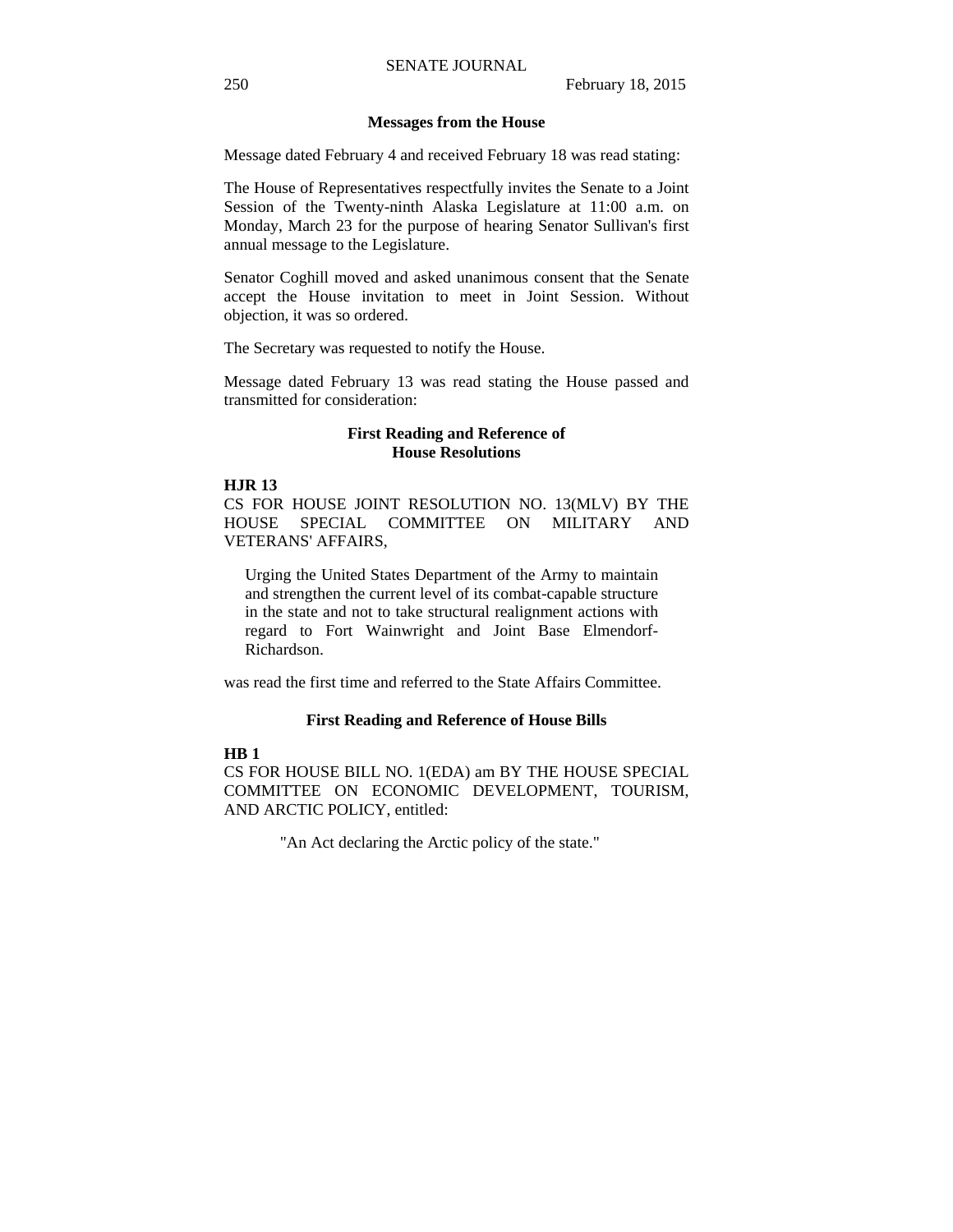was read the first time and referred to the Senate Special Committee on the Arctic and the State Affairs Committee.

### **Communications**

The following reports are on file in the Office of the Secretary of the Senate:

Choose Respect: Alaskans Ending the Epidemic of Domestic Violence and Sexual Assault 2015 Legislative Report from Bill Walker, Governor in accordance with Chapter 16, SLA 2014

2015 Progress Report on Equal Employment Opportunity and Affirmative Action in Alaska State Government from Kate Sheehan, Director Division of Personnel and Labor Relations Department of Administration in accordance with AS 39.28.020

Annual Report from Mike Hanley, Commissioner Alaska Department of Education and Early Development in accordance with AS 14.03.078

Tax Division Summary of Alaska Education Credits Claimed in Calendar Year 2014 by Tax Program from Randall Hoffbeck, Commissioner Department of Revenue in accordance with AS 43.05.010

#### **Standing Committee Reports**

Report dated February 17 was read stating:

In accordance with AS 24.60.130 the State Affairs Committee reviewed the following and recommends the appointments be forwarded to the Senate floor for consideration: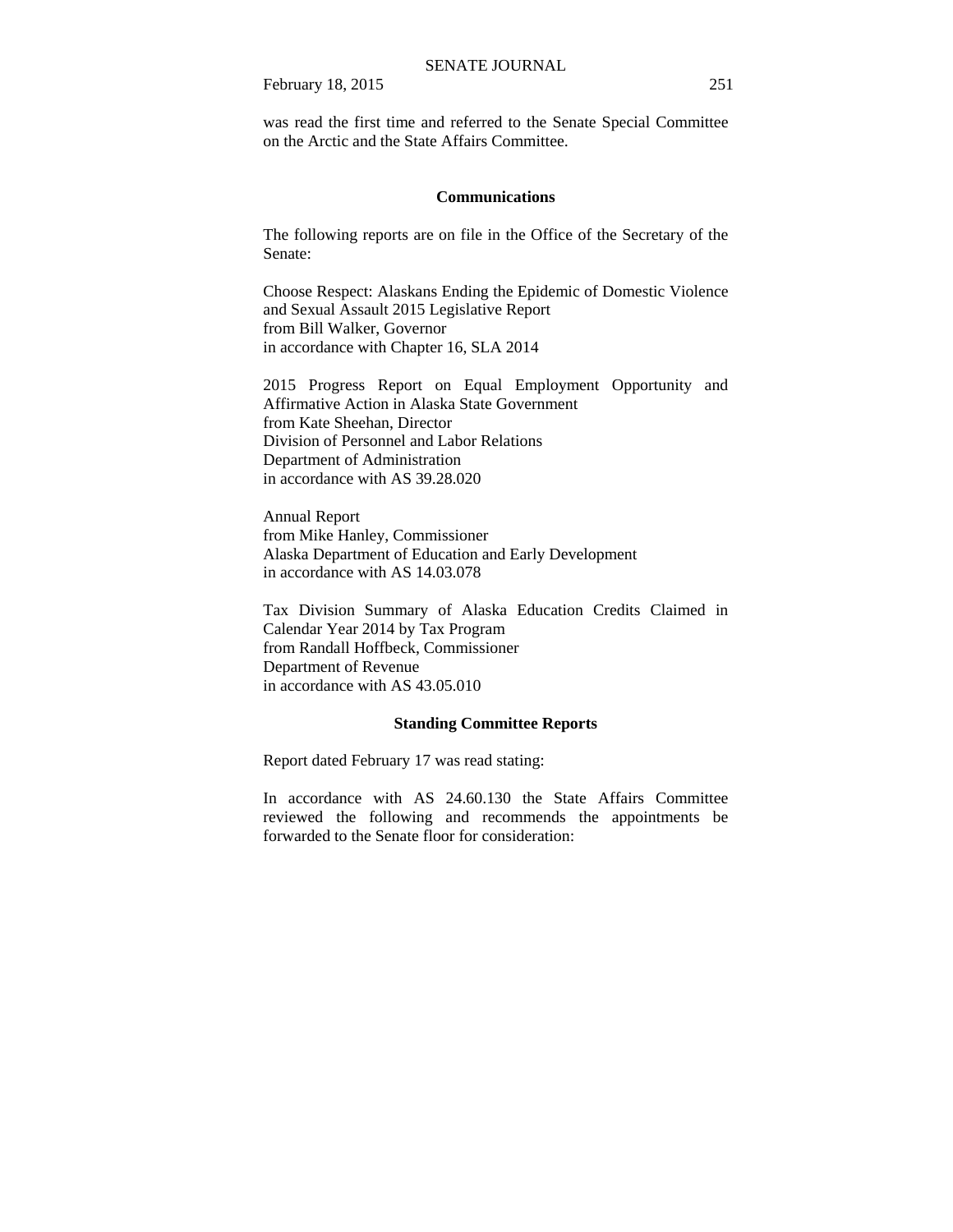#### **Select Committee on Legislative Ethics**

Dennis "Skip" Cook Herman G. Walker, Jr.

This does not reflect an intent by any of the members to vote for or against the confirmation of the individuals during any further sessions.

Signing the report: Senator Stoltze, Chair; Senators Coghill, Wielechowski.

Report dated February 17 was read stating:

In accordance with AS 39.05.080, the State Affairs Committee reviewed the following and recommends the appointments be forwarded to a joint session for consideration:

#### **Commissioner – Department of Corrections** Ronald Taylor

## **Board of Game**

Kip Fanning – Yakutat Teresa Sager Albaugh – Tok

#### **Alaska Public Offices Commission**

William McCord – Haines

This does not reflect an intent by any of the members to vote for or against the confirmation of the individuals during any further sessions.

Signing the report: Senator Stoltze, Chair; Senators Coghill, Wielechowski.

Report dated February 17 was read stating:

In accordance with AS 39.05.080, the Transportation Committee reviewed the following and recommends the appointments be forwarded to a joint session for consideration:

#### **Commissioner – Department of Transportation**  Marc Luiken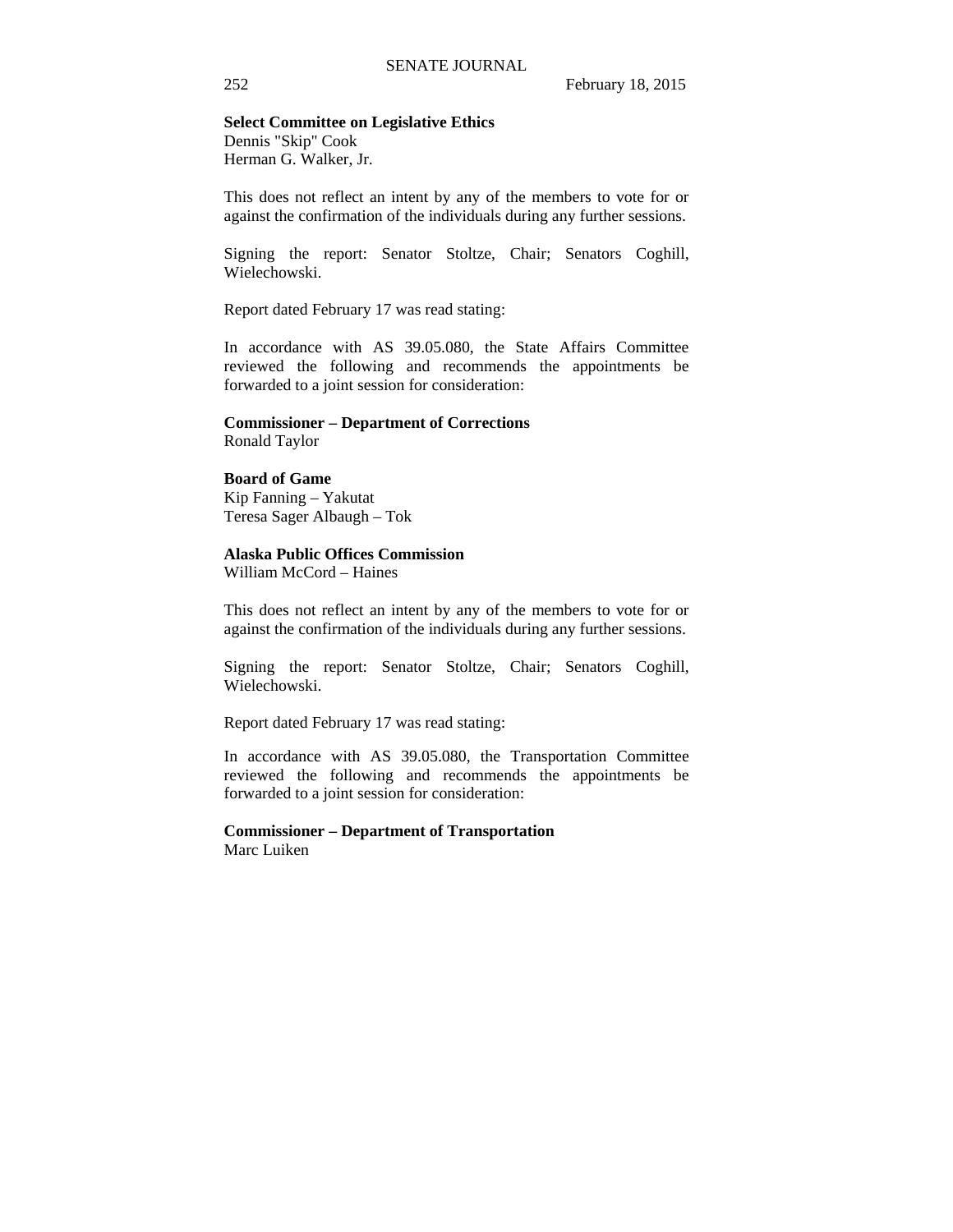#### **Board of Marine Pilots**

David Arzt – Anchorage Shirley Marquardt – Unalaska

This does not reflect an intent by any of the members to vote for or against the confirmation of the individuals during any further sessions.

Signing the report: Senator Micciche, Chair; Senators Egan, Bishop, Stedman.

## **SB 35**

The Judiciary Committee considered SENATE BILL NO. 35 "An Act making corrective amendments to the Alaska Statutes as recommended by the revisor of statutes; and providing for an effective date." Signing do pass: Senator McGuire, Chair; Senators Coghill, Micciche. Signing no recommendation: Senators Costello, Wielechowski.

The following fiscal information was published today: Fiscal Note No. 1, zero, Department of Law

The bill was referred to the Rules Committee.

#### **SB 41**

The Labor and Commerce Committee considered SENATE BILL NO. 41 "An Act relating to criminal history record checks for psychologists and psychological associates; and providing for an effective date." Signing do pass: Senator Costello, Chair; Senators Giessel, Stevens. Signing no recommendation: Senator Ellis.

The following fiscal information was published today:

Fiscal Note No. 1, Department of Commerce, Community and Economic Development

The bill was referred to the Judiciary Committee.

## **HJR 9**

The Resources Committee considered HOUSE JOINT RESOLUTION NO. 9 Urging the United States Congress to pass legislation to open the coastal plain of the Arctic National Wildlife Refuge to oil and gas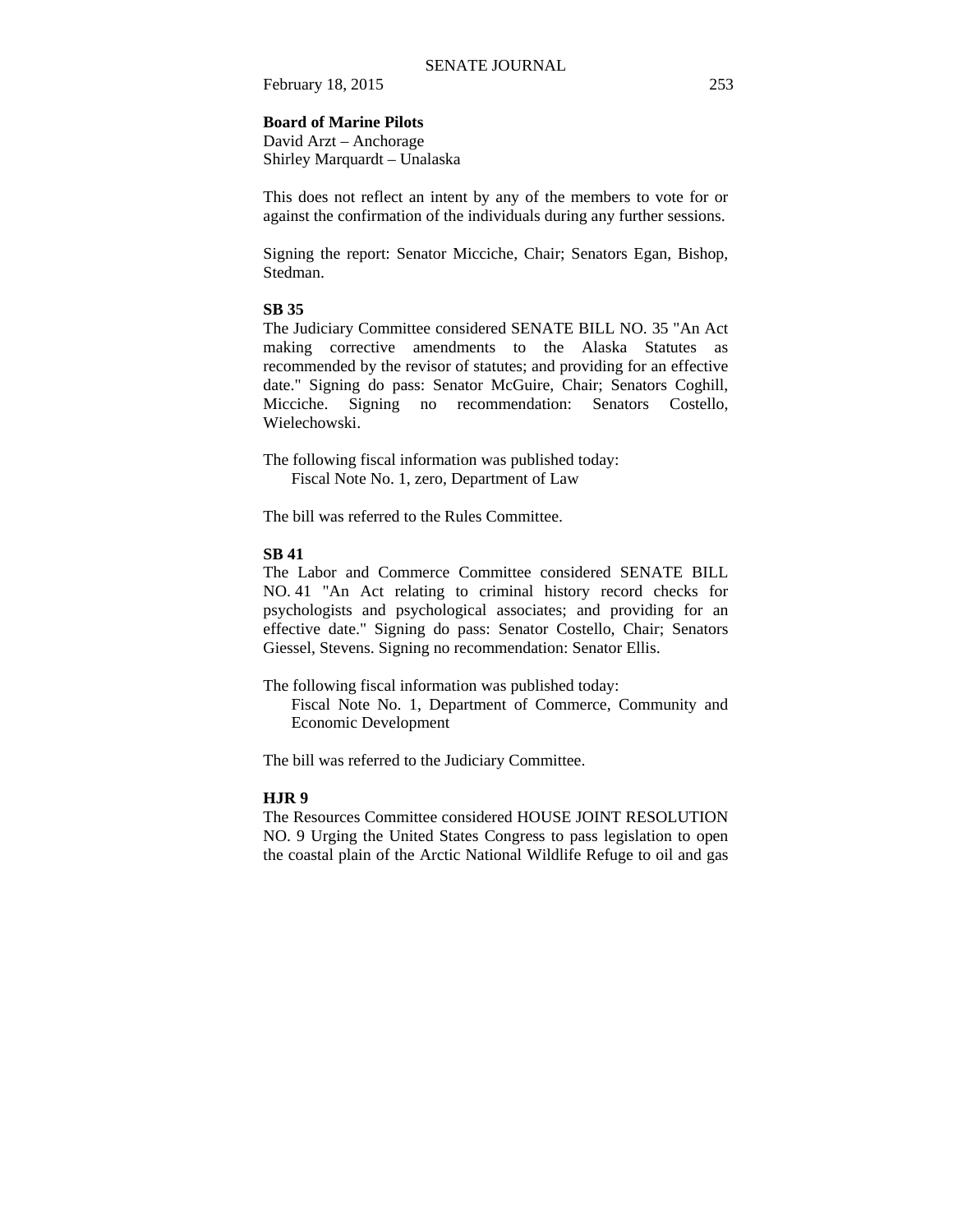development; urging the United States Department of the Interior to recognize the private property rights of owners of land in and adjacent to the Arctic National Wildlife Refuge; relating to oil and gas exploration, development, production, and royalties; and relating to renewable and alternative energy technologies, and recommended it be replaced with

#### SENATE CS FOR HOUSE JOINT RESOLUTION NO. 9(RES)

Signing do pass: Senator Giessel, Chair; Senators Costello, Wielechowski, Coghill, Micciche, Stedman, Stoltze.

The following previously published fiscal information applies: Fiscal Note No. 1, zero, House Resources Committee

The resolution is on today's calendar.

## **Introduction and Reference of Senate Bills**

## **SB 53**

SENATE BILL NO. 53 BY SENATOR GIESSEL, entitled:

"An Act relating to advanced practice registered nursing; relating to certified direct-entry midwifery; and providing for an effective date."

was read the first time and referred to the Labor and Commerce and Health and Social Services Committees.

## **SB 54**

SENATE BILL NO. 54 BY SENATOR GARDNER, entitled:

"An Act requiring a report on untested sexual assault examination kits; and providing for an effective date."

was read the first time and referred to the State Affairs and Finance Committees.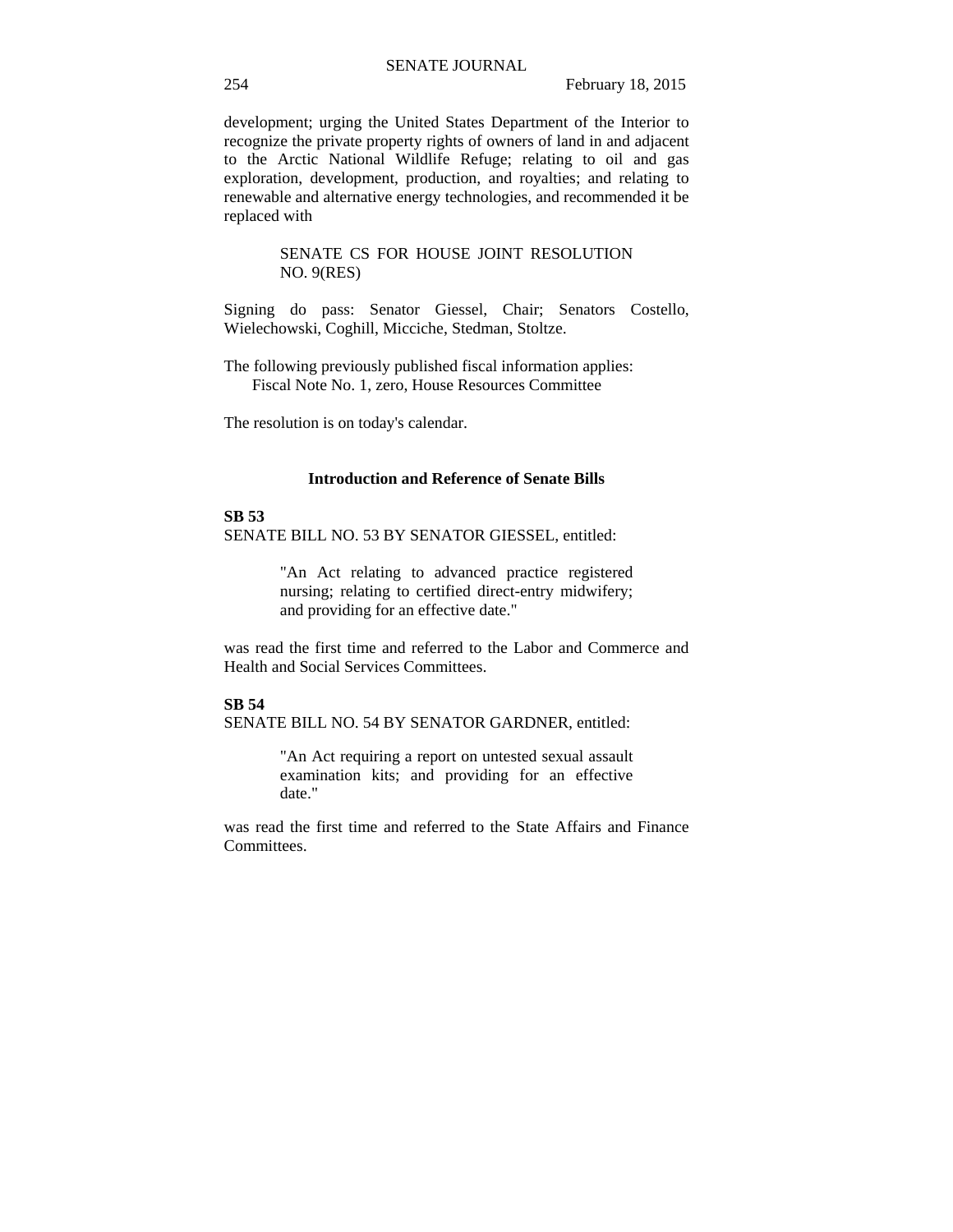#### **SB 55**

SENATE BILL NO. 55 BY SENATOR GIESSEL BY REQUEST, entitled:

"An Act relating to the practice of optometry."

was read the first time and referred to the Health and Social Services and Labor and Commerce Committees.

### **SB 56**

SENATE BILL NO. 56 BY THE SENATE RULES COMMITTEE BY REQUEST OF THE GOVERNOR, entitled:

> "An Act adopting the Municipal Property Assessed Clean Energy Act; authorizing municipalities to establish programs to impose assessments for energy improvements in regions designated by municipalities; imposing fees; and providing for an effective date."

was read the first time and referred to the Community and Regional Affairs and Finance Committees.

The following fiscal information was published today:

 Fiscal Note No. 1, zero, Department of Commerce, Community and Economic Development

Governor's transmittal letter dated February 17:

Dear President Meyer:

Under the authority of Article III, Section 18 of the Alaska Constitution, I am transmitting a bill relating to establishing a municipal property assessed clean energy program.

Implementing energy efficiency measures in commercial buildings offers an opportunity for owners to reduce energy consumption. This not only can reduce operating costs to the building owner, but also can reduce energy demand on local utilities and improve the reliability of local energy and electrical systems. Financing energy efficiency measures can be a substantial barrier for building owners.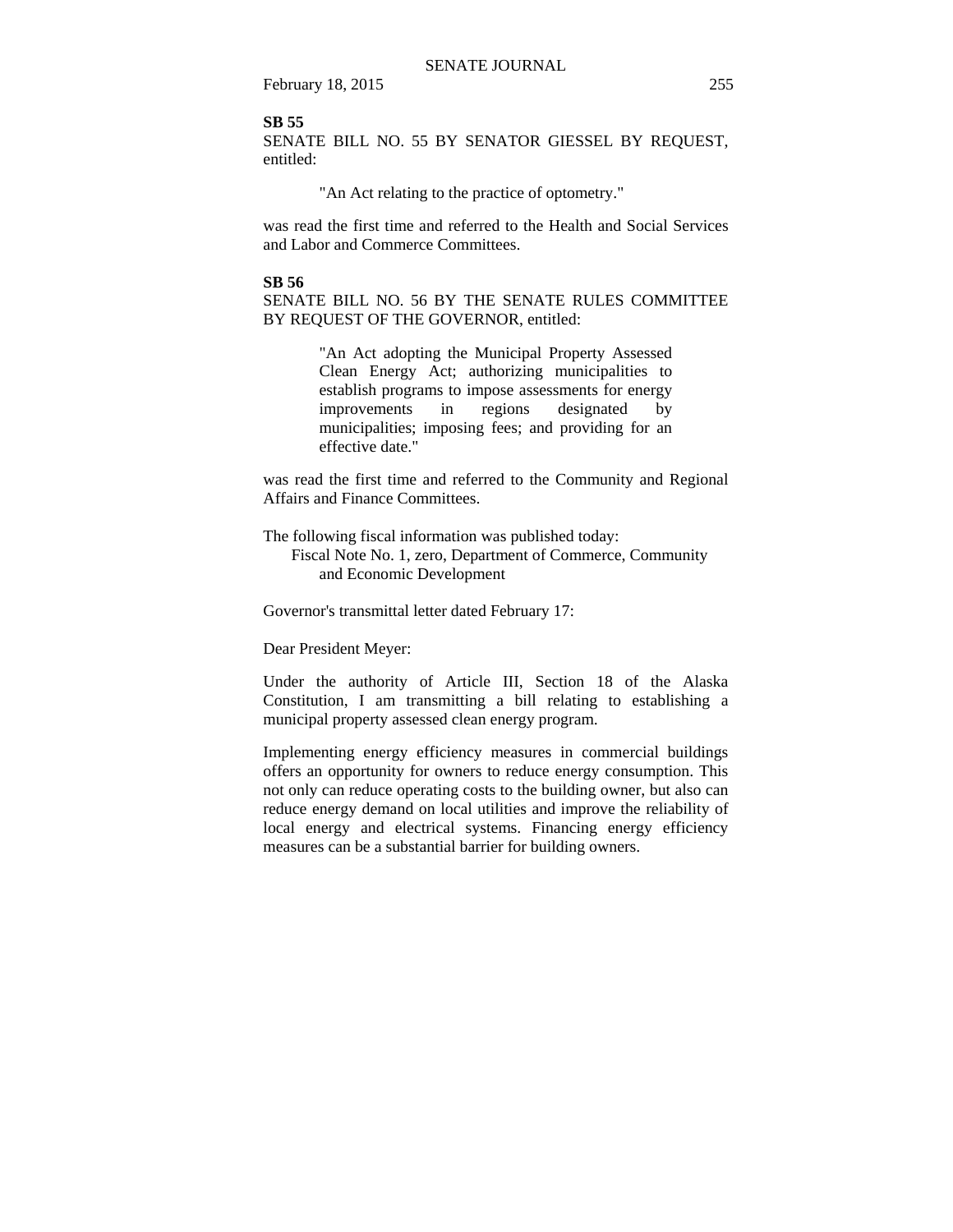The bill would empower local governments to establish property assessed clean energy programs. These local programs would enable building owners to more easily borrow money from either the municipality or a private lender to implement energy efficiency measures by making property tax assessments available to ensure repayment of the debt obligation. Municipalities may issue bonds to fund a municipal lending. Building owners would voluntarily allow the local municipality to impose a tax assessment on their property. The tax assessment would be payable annually with property taxes, with the proceeds used to repay the lender or bond holders over the full life of the loan. Because the lender or bondholder would have a more assured revenue source for loan repayment, the financing costs should be reduced. The net effect of the program is that commercial building owners will be able to more easily implement energy efficiency measures. The owners will reap benefits from reduced energy and financing costs associated with the energy efficiency improvements.

The program would be known as the Municipal Property Assessed Clean Energy Act.

I urge your prompt and favorable action on this measure.

Sincerely, /s/ Bill Walker Governor

#### **Consideration of the Calendar**

#### **Second Reading of House Resolutions**

## **HJR 9**

HOUSE JOINT RESOLUTION NO. 9 Urging the United States Congress to pass legislation to open the coastal plain of the Arctic National Wildlife Refuge to oil and gas development; urging the United States Department of the Interior to recognize the private property rights of owners of land in and adjacent to the Arctic National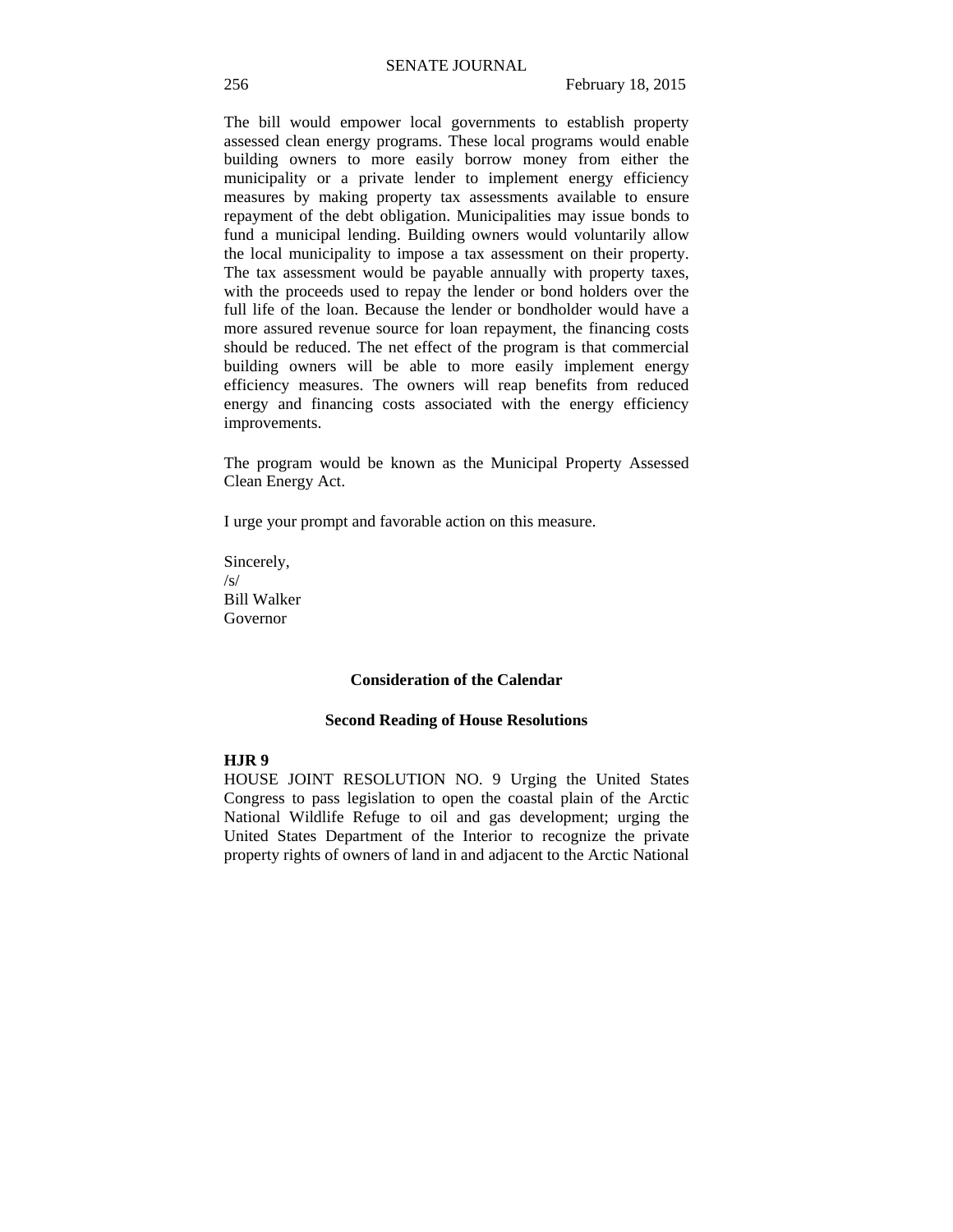Wildlife Refuge; relating to oil and gas exploration, development, production, and royalties; and relating to renewable and alternative energy technologies, was read the second time.

Senator Giessel, Chair, moved and asked unanimous consent for the adoption of the Resources Senate Committee Substitute offered on page 253. Without objection, SENATE CS FOR HOUSE JOINT RESOLUTION NO. 9(RES) was adopted.

Senator Coghill moved and asked unanimous consent that the resolution be considered engrossed, advanced to third reading and placed on final passage. Without objection, it was so ordered.

SENATE CS FOR HOUSE JOINT RESOLUTION NO. 9(RES) was read the third time.

Senators Hoffman, McGuire moved and asked unanimous consent to be shown as cross sponsors on the resolution. Without objection, it was so ordered.

The question being: "Shall SENATE CS FOR HOUSE JOINT RESOLUTION NO. 9(RES) Urging the United States Congress to pass legislation to open the coastal plain of the Arctic National Wildlife Refuge to oil and gas development; urging the United States Department of the Interior to recognize the private property rights of owners of land in and adjacent to the Arctic National Wildlife Refuge; relating to oil and gas exploration, development, production, and royalties; and relating to renewable and alternative energy technologies, pass the Senate?" The roll was taken with the following result:

SCS HJR 9(RES)

Third Reading - Final Passage

### **YEAS: 17 NAYS: 0 EXCUSED: 2 ABSENT: 1**

Yeas: Bishop, Coghill, Costello, Dunleavy, Egan, Gardner, Giessel, Hoffman, Huggins, Kelly, MacKinnon, McGuire, Meyer, Stedman, Stevens, Stoltze, Wielechowski

Excused: Ellis, Micciche

Absent: Olson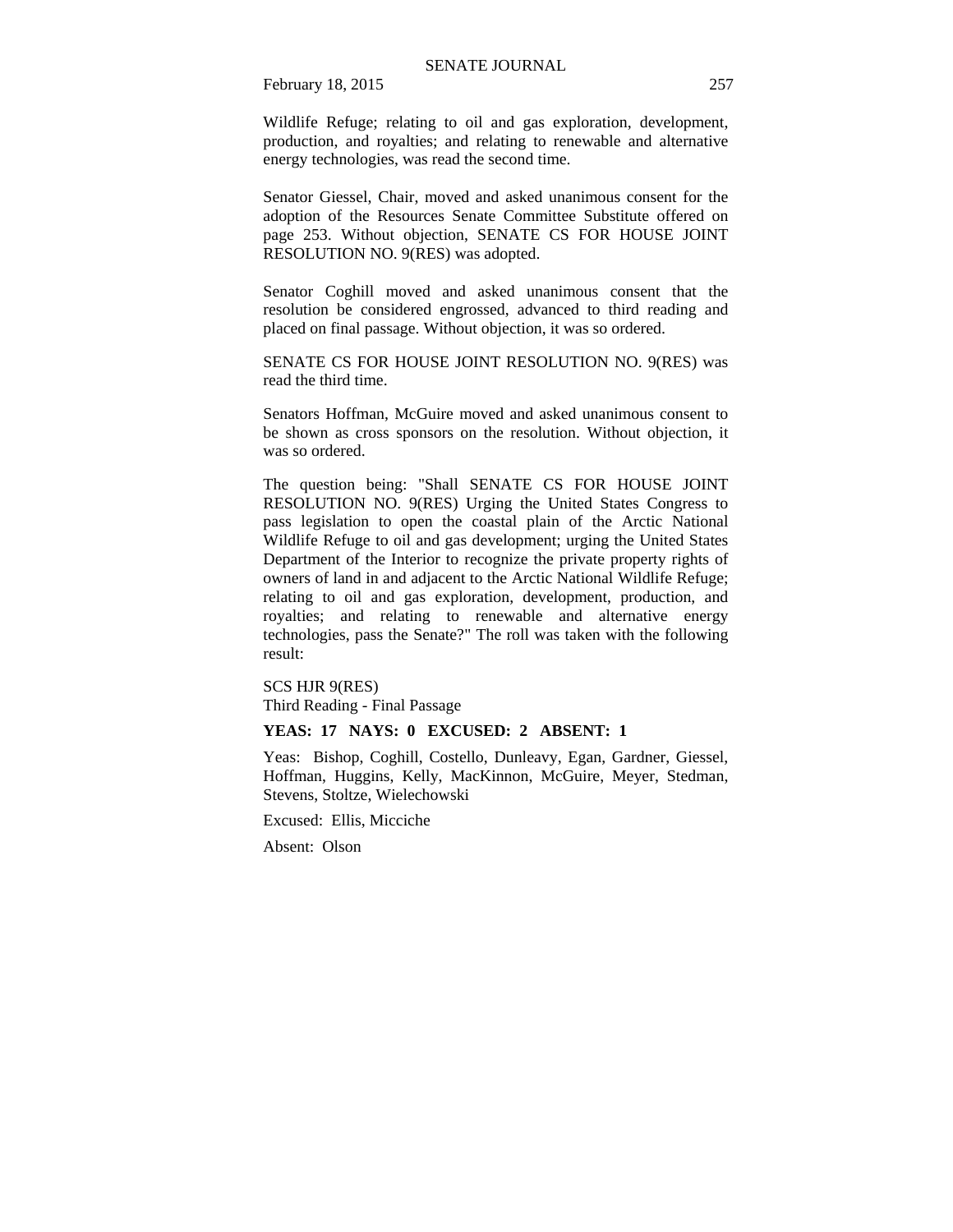and so, SENATE CS FOR HOUSE JOINT RESOLUTION NO. 9(RES) passed the Senate and was referred to the Secretary for engrossment.

#### **HJR 10**

CS FOR HOUSE JOINT RESOLUTION NO. 10(RES) Opposing the revised Comprehensive Conservation Plan and Environmental Impact Statement for the Arctic National Wildlife Refuge; opposing attempts by President Obama to alter management of the coastal plain of the Arctic National Wildlife Refuge; encouraging the United States Congress to reject a proposal based on the revised Comprehensive Conservation Plan or accompanying Environmental Impact Statement; and encouraging the United States Congress to reject a proposal that does not open the coastal plain of the Arctic National Wildlife Refuge to oil and gas development, was read the second time.

Senator Giessel, Chair, moved and asked unanimous consent for the adoption of the Resources Senate Committee Substitute offered on page 234. Without objection, SENATE CS FOR CS FOR HOUSE JOINT RESOLUTION NO. 10(RES) was adopted.

Senator Coghill moved and asked unanimous consent that the resolution be considered engrossed, advanced to third reading and placed on final passage. Without objection, it was so ordered.

SENATE CS FOR CS FOR HOUSE JOINT RESOLUTION NO. 10(RES) was read the third time.

Senators Hoffman, Stevens, Stedman moved and asked unanimous consent to be shown as cross sponsors on the resolution. Without objection, it was so ordered.

The question being: "Shall SENATE CS FOR CS FOR HOUSE JOINT RESOLUTION NO. 10(RES) Opposing the revised Comprehensive Conservation Plan and Environmental Impact Statement for the Arctic National Wildlife Refuge; opposing attempts by President Obama to alter management of the coastal plain of the Arctic National Wildlife Refuge; encouraging the United States Congress to reject a proposal based on the revised Comprehensive Conservation Plan or accompanying Environmental Impact Statement;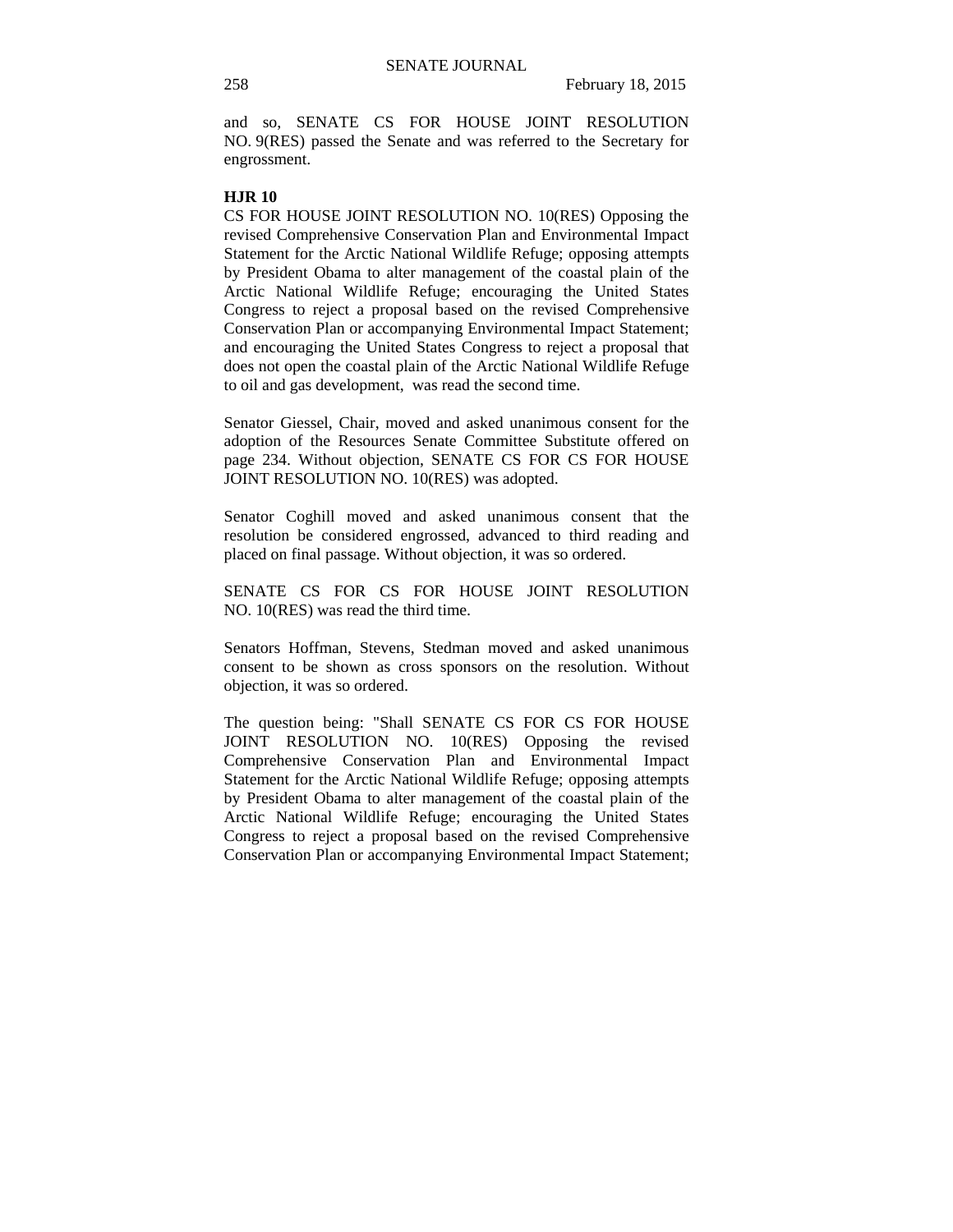and encouraging the United States Congress to reject a proposal that does not open the coastal plain of the Arctic National Wildlife Refuge to oil and gas development, pass the Senate?" The roll was taken with the following result:

SCS CSHJR 10(RES) Third Reading - Final Passage

#### **YEAS: 17 NAYS: 0 EXCUSED: 2 ABSENT: 1**

Yeas: Bishop, Coghill, Costello, Dunleavy, Egan, Gardner, Giessel, Hoffman, Huggins, Kelly, MacKinnon, McGuire, Meyer, Stedman, Stevens, Stoltze, Wielechowski

Excused: Ellis, Micciche

Absent: Olson

and so, SENATE CS FOR CS FOR HOUSE JOINT RESOLUTION NO. 10(RES) passed the Senate and was referred to the Secretary for engrossment.

#### **Citations**

Honoring - Greater Wasilla Chamber of Commerce 2014 Alaska Chamber of the Year

Representative(s) Gattis

Senator(s) Huggins, Meyer, Bishop, Coghill, Costello, Dunleavy, Egan, Ellis, Gardner, Giessel, Hoffman, Kelly, MacKinnon, McGuire, Micciche, Olson, Stedman, Stevens, Stoltze, Wielechowski

Senator Coghill moved and asked unanimous consent that the citation be adopted. Without objection, the citations was adopted and referred to the Secretary for transmittal.

#### **Unfinished Business**

#### **HJR 13**

Senators Stoltze, Wielechowski, Costello, McGuire, Kelly moved and asked unanimous consent to be shown as cross sponsors on CS FOR HOUSE JOINT RESOLUTION NO. 13(MLV) Urging the United States Department of the Army to maintain and strengthen the current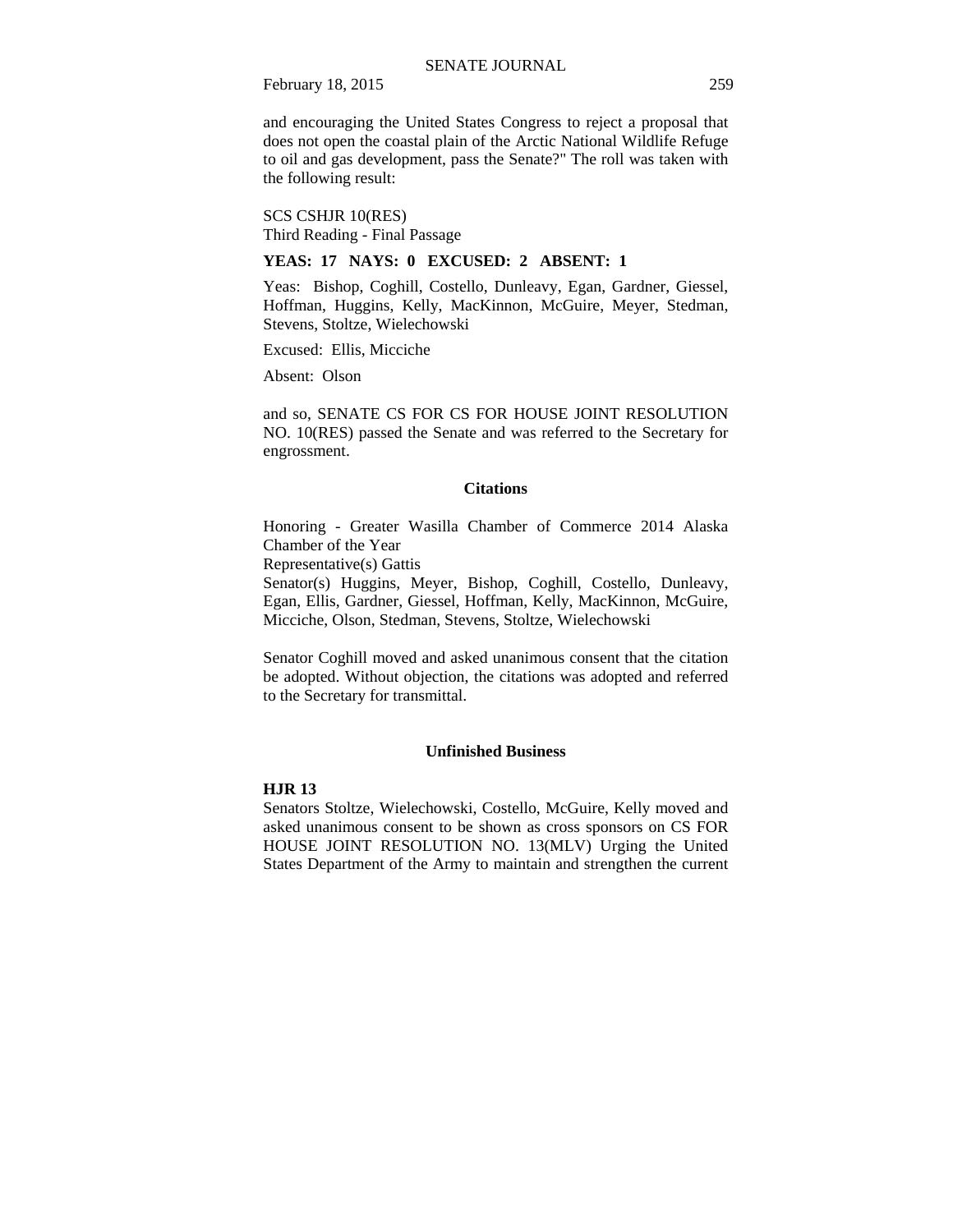level of its combat-capable structure in the state and not to take structural realignment actions with regard to Fort Wainwright and Joint Base Elmendorf-Richardson. Without objection, it was so ordered.

#### **SB 43**

Senators Stoltze, Egan moved and asked unanimous consent to be shown as cosponsors on SENATE BILL NO. 43 "An Act relating to immunity for a fire department and employees or members of a fire department." Without objection, it was so ordered.

Senator Stoltze moved and asked unanimous consent to be excused from a call of the Senate from 1:30 p.m., February 20 through 9:30 p.m., February 22. Without objection, Senator Stoltze was excused.

Senator Stedman moved and asked unanimous consent to be excused from a call of the Senate from February 20 through February 22. Without objection, Senator Stedman was excused.

Senator Coghill moved and asked unanimous consent to be excused from a call of the Senate from 7:55 p.m., February 23 through 9:45 p.m., February 25. Without objection, Senator Coghill was excused.

Senator Huggins moved and asked unanimous consent to be excused from a call of the Senate from afternoon plane time, March 6 through evening plane time, March 8. Without objection, Senator Huggins was excused.

#### **Announcements**

Announcements are at the end of the journal.

#### **Engrossment**

## **HJR 9**

SENATE CS FOR HOUSE JOINT RESOLUTION NO. 9(RES) Urging the United States Congress to pass legislation to open the coastal plain of the Arctic National Wildlife Refuge to oil and gas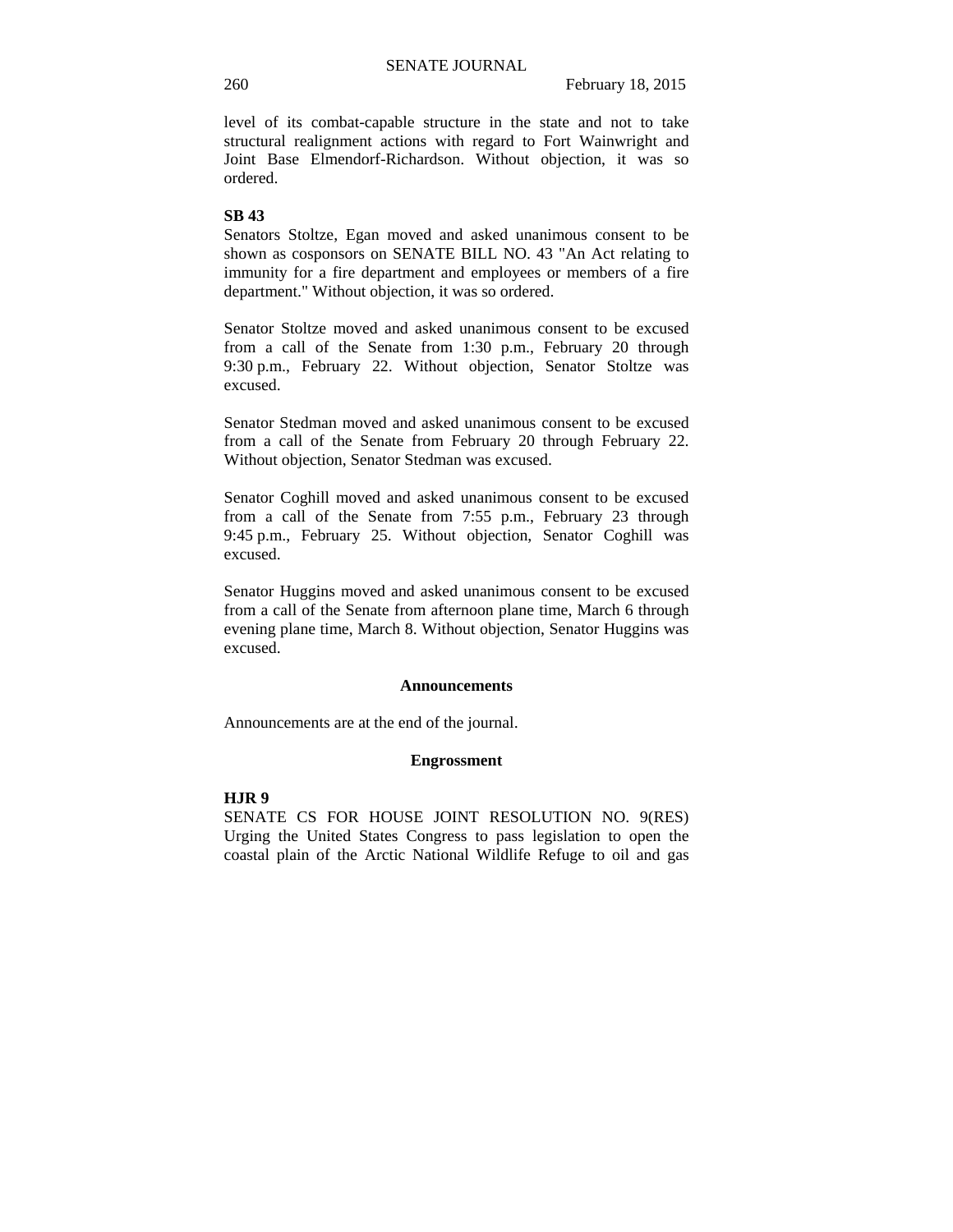development; urging the United States Department of the Interior to recognize the private property rights of owners of land in and adjacent to the Arctic National Wildlife Refuge; relating to oil and gas exploration, development, production, and royalties; and relating to renewable and alternative energy technologies, was engrossed, signed by the President and Secretary and returned to the House for consideration.

#### **HJR 10**

SENATE CS FOR CS FOR HOUSE JOINT RESOLUTION NO. 10(RES) Opposing the revised Comprehensive Conservation Plan and Environmental Impact Statement for the Arctic National Wildlife Refuge; opposing attempts by President Obama to alter management of the coastal plain of the Arctic National Wildlife Refuge; encouraging the United States Congress to reject a proposal based on the revised Comprehensive Conservation Plan or accompanying Environmental Impact Statement; and encouraging the United States Congress to reject a proposal that does not open the coastal plain of the Arctic National Wildlife Refuge to oil and gas development, was engrossed, signed by the President and Secretary and returned to the House for consideration.

#### **Adjournment**

Senator Coghill moved and asked unanimous consent that the Senate stand in adjournment until 10:00 a.m., February 20, 2015. Without objection, the Senate adjourned at 1:08 p.m.

> Liz Clark Secretary of the Senate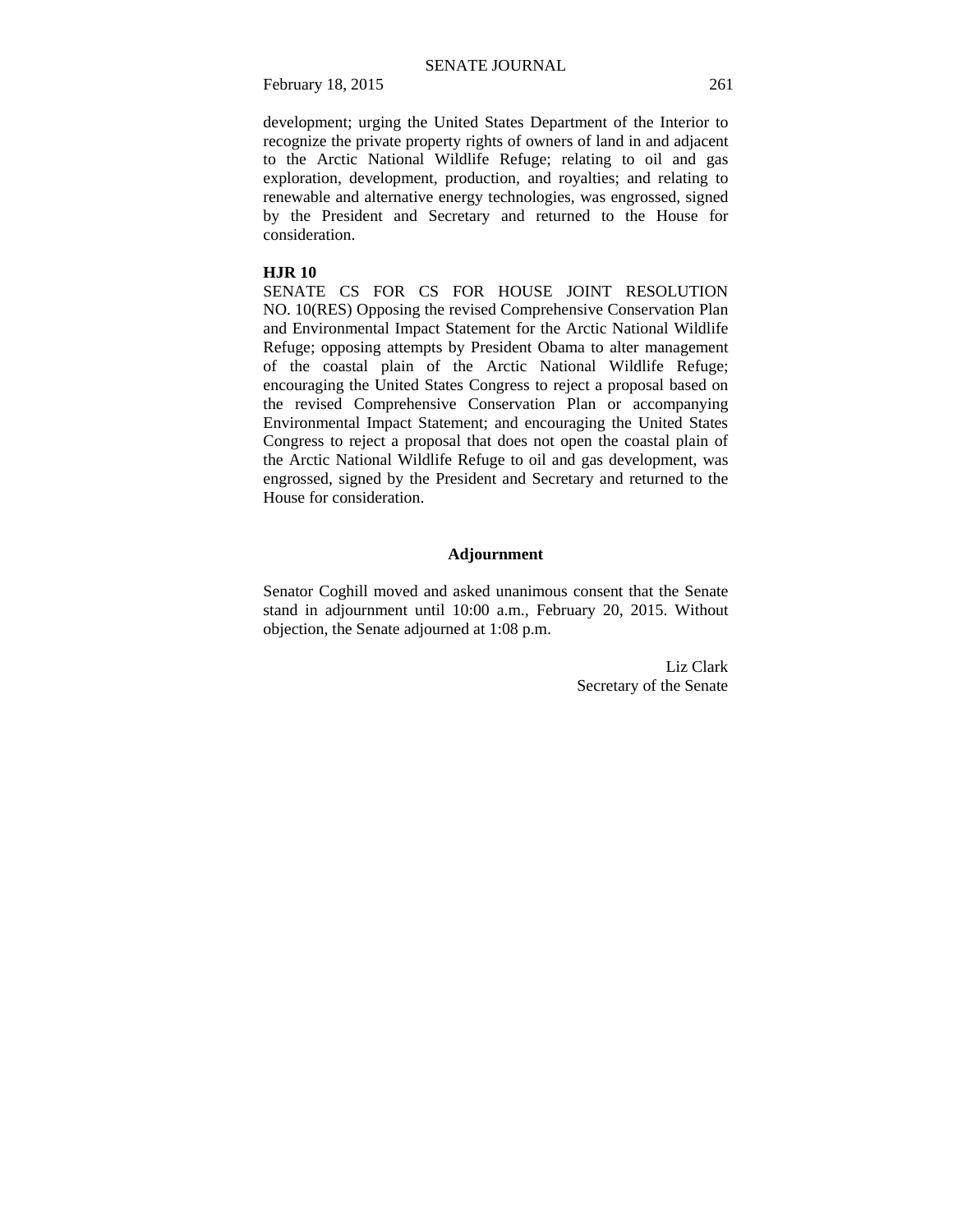#### **Announcements**

Americans with Disabilities Act Notice - Persons with disabilities who require special accommodation or alternative communication formats to access committee meetings may contact the appropriate committee office or the Legislative Information Office in their community. Reasonable advance notice is needed to accommodate the request. For further information, call the ADA Coordinator at 465-3854 Voice/465-4980 TDD.

#### **STANDING COMMITTEES**

+ indicates teleconference

= indicates bill previously heard/scheduled

## **COMMUNITY & REGIONAL AFFAIRS**

| <b>Feb 19</b> | Thursdav             | Beltz 105 (tsbldg) | $3:30$ PM |
|---------------|----------------------|--------------------|-----------|
|               | No Meeting Scheduled |                    |           |
|               |                      |                    |           |

#### **EDUCATION**

| Feb 19 | <b>Thursday</b>                              | <b>Butrovich 205</b>                            | 3:30 PM |
|--------|----------------------------------------------|-------------------------------------------------|---------|
| $+$    | Presentation: Federal Impact Aid Dollars     |                                                 |         |
|        |                                              | Elizabeth Nudelman, Department of Education and |         |
|        | Early Childhood Development, DEED            |                                                 |         |
|        | Presentation: State Supported Efforts of the |                                                 |         |
|        | Department                                   |                                                 |         |
|        | Mike Hanley, Commissioner, DEED              |                                                 |         |
|        | Les Morse, Deputy Commissioner, DEED         |                                                 |         |
|        |                                              | Susan McCauley, Director, Teaching and Learning |         |
|        | Support, DEED                                |                                                 |         |
|        |                                              |                                                 |         |

#### **FINANCE**

| Feb 18 | Wednesday                        | <b>Senate Finance 532</b>               | $1:45$ PM |
|--------|----------------------------------|-----------------------------------------|-----------|
|        | -- Time Change --                |                                         |           |
| $+$    | Presentation: PERS / TRS         |                                         |           |
|        |                                  | Randall Hoffbeck, Commissioner-Designee |           |
|        | Department of Revenue            |                                         |           |
|        |                                  | Sheldon Fisher, Commissioner-Designee   |           |
|        | Department of Administration     |                                         |           |
|        | Bills Previously Heard/Scheduled |                                         |           |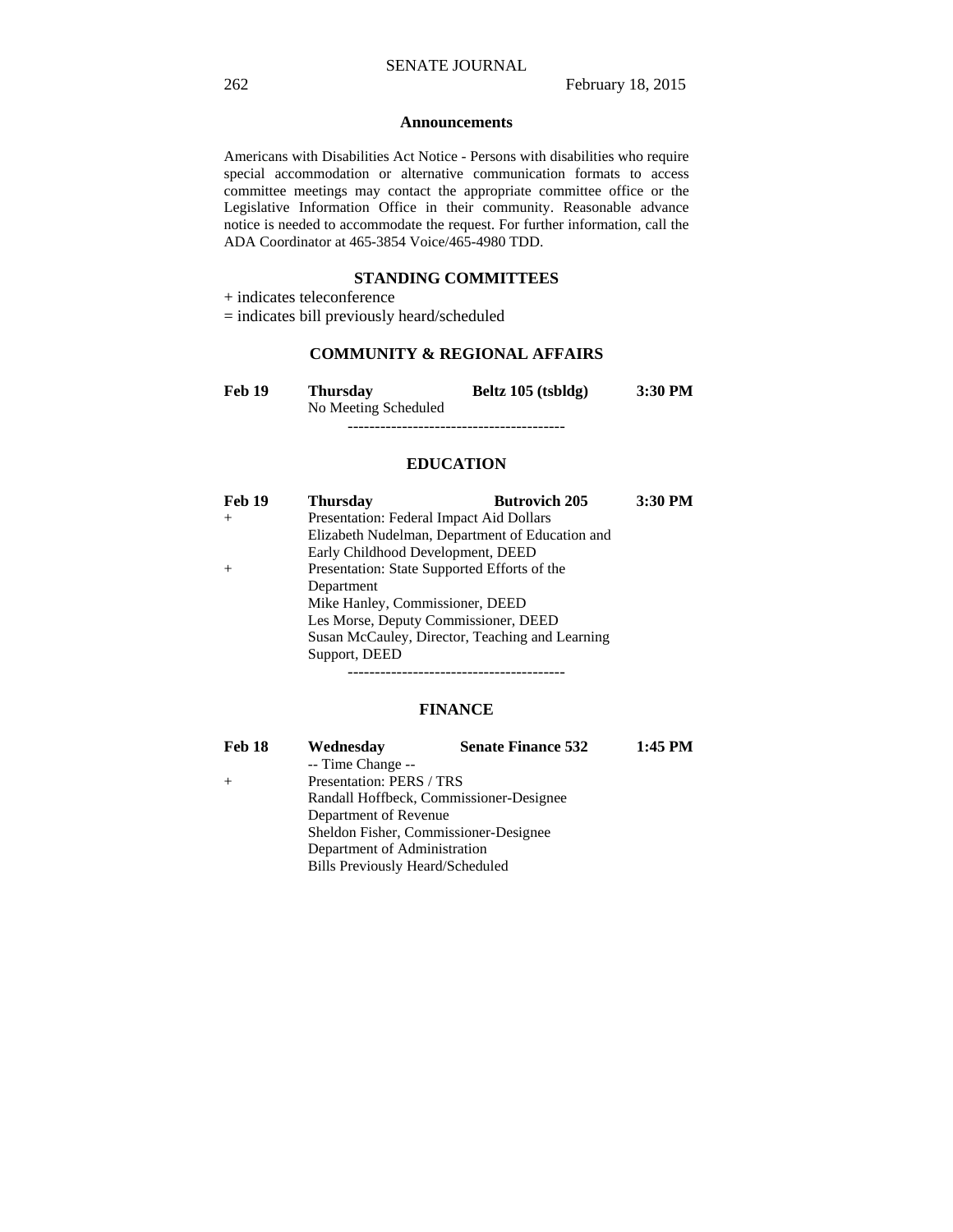# **FINANCE (continued)**

| <b>Feb 19</b><br>$^{+}$       | <b>Thursday</b><br>Presentation: Susitna-Watana Dam<br><b>Administrative Order 271</b><br>Sara Fisher-Goad, Executive Director, Alaska<br><b>Energy Authority</b><br>Wayne Dyok, Project Manager<br>Bills Previously Heard/Scheduled | <b>Senate Finance 532</b>                                        | 9:00 AM   |
|-------------------------------|--------------------------------------------------------------------------------------------------------------------------------------------------------------------------------------------------------------------------------------|------------------------------------------------------------------|-----------|
| <b>Feb 20</b><br>$+$          | Friday<br>Presentation: FY16 Budget Amendments<br>Pat Pitney, Director, Office of Management and<br><b>Budget</b><br>Bills Previously Heard/Scheduled                                                                                | <b>Senate Finance 532</b><br><b>HEALTH &amp; SOCIAL SERVICES</b> | 9:00 AM   |
| <b>Feb 18</b><br>SB 18<br>$+$ | Wednesday<br>-- Public Testimony --                                                                                                                                                                                                  | <b>Butrovich 205</b><br>HEALTH CARE SHARE MINISTRY NOT INSURANCE | $1:30$ PM |
| <b>Feb 20</b>                 | Friday<br>No Meeting Scheduled                                                                                                                                                                                                       | <b>Butrovich 205</b>                                             | 1:30 PM   |

----------------------------------------

# **JUDICIARY**

| Feb 18 | Wednesday                                            | Beltz 105 (tsbldg)   | 1:30 PM |
|--------|------------------------------------------------------|----------------------|---------|
| $+$    | Confirmation of Governor's Appointments              |                      |         |
|        | SB 51 UNIFORM INTER.CHILD SUPPORT:PARENTAGE          |                      |         |
|        | <above agenda="" from="" item="" removed=""></above> |                      |         |
|        | += SB 30 MARIJUANA REG;CONT. SUBST;CRIMES;DEFENSES   |                      |         |
|        | -- Testimony < Invited and Public > --               |                      |         |
| $^{+}$ | <b>Bills Previously Heard/Scheduled</b>              |                      |         |
| Feb 20 | Friday                                               | <b>Butrovich 205</b> | 1:30 PM |
|        | += SB 30 MARIJUANA REG:CONT. SUBST:CRIMES:DEFENSES   |                      |         |
|        | $-$ Testimony < Invited and Public $>$ $-$           |                      |         |
|        |                                                      |                      |         |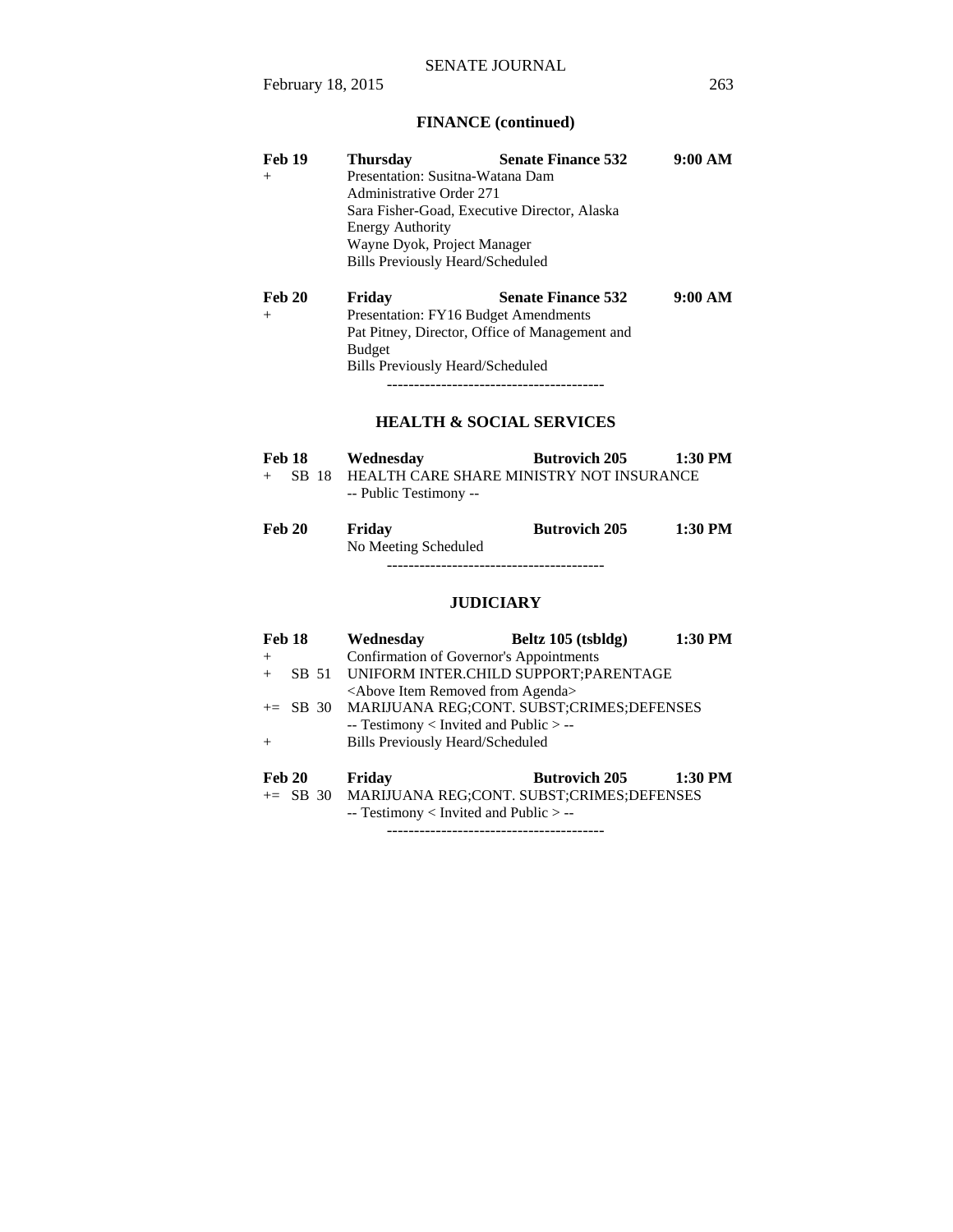## **LABOR & COMMERCE**

| Feb 19   |  | <b>Thursday</b>                           | Beltz 105 (tsbldg) | 1:30 PM |
|----------|--|-------------------------------------------|--------------------|---------|
| $+$ SB 5 |  | RESTITUTION: PROPERTY AND INCOME LOSS     |                    |         |
|          |  | + SB 39 REPEAL FILM PRODUCTION TAX CREDIT |                    |         |
|          |  | -- Public Testimony --                    |                    |         |

----------------------------------------

## **RESOURCES**

| Feb 18 |               | Wednesday                                         | <b>Butrovich 205</b> | 3:30 PM |
|--------|---------------|---------------------------------------------------|----------------------|---------|
| $+$    |               | Update: Alaska LNG Project                        |                      |         |
|        |               | -- Testimony <invitation only=""> --</invitation> |                      |         |
| $+$    |               | <b>Bills Previously Heard/Scheduled</b>           |                      |         |
| Feb 20 |               | Friday                                            | <b>Butrovich 205</b> | 3:30 PM |
|        | <b>SJR 13</b> | OCS OIL & GAS EXPLORATION/DEVELOPMENT             |                      |         |

 Exploration and Drilling + Bills Previously Heard/Scheduled ----------------------------------------

## **STATE AFFAIRS**

|     | <b>Feb 19</b> | <b>Thursday</b>                                 | <b>Butrovich 205</b> | 9:00 AM |
|-----|---------------|-------------------------------------------------|----------------------|---------|
| $+$ |               | SJR 3 CONST. AM: MEMBERSHIP OF JUDICIAL COUNCIL |                      |         |
|     |               | -- Public Testimony --                          |                      |         |
|     |               | SJR 7 NATIVE AMERICAN VETERANS' MONUMENT        |                      |         |
|     |               | -- Public Testimony --                          |                      |         |
|     |               | <b>Bills Previously Heard/Scheduled</b>         |                      |         |
|     |               |                                                 |                      |         |

## **TRANSPORTATION**

| Feb 19 | <b>Thursday</b>      | <b>Butrovich 205</b> | $1:00$ PM |
|--------|----------------------|----------------------|-----------|
|        | No Meeting Scheduled |                      |           |
|        |                      |                      |           |

#### **FINANCE SUBCOMMITTEES**

## **COMMERCE, COMMUNITY & ECONOMIC DEV**

**Mar 11 Wednesday Senate Finance 532 3:00 PM**  Commerce, Community & Economic Development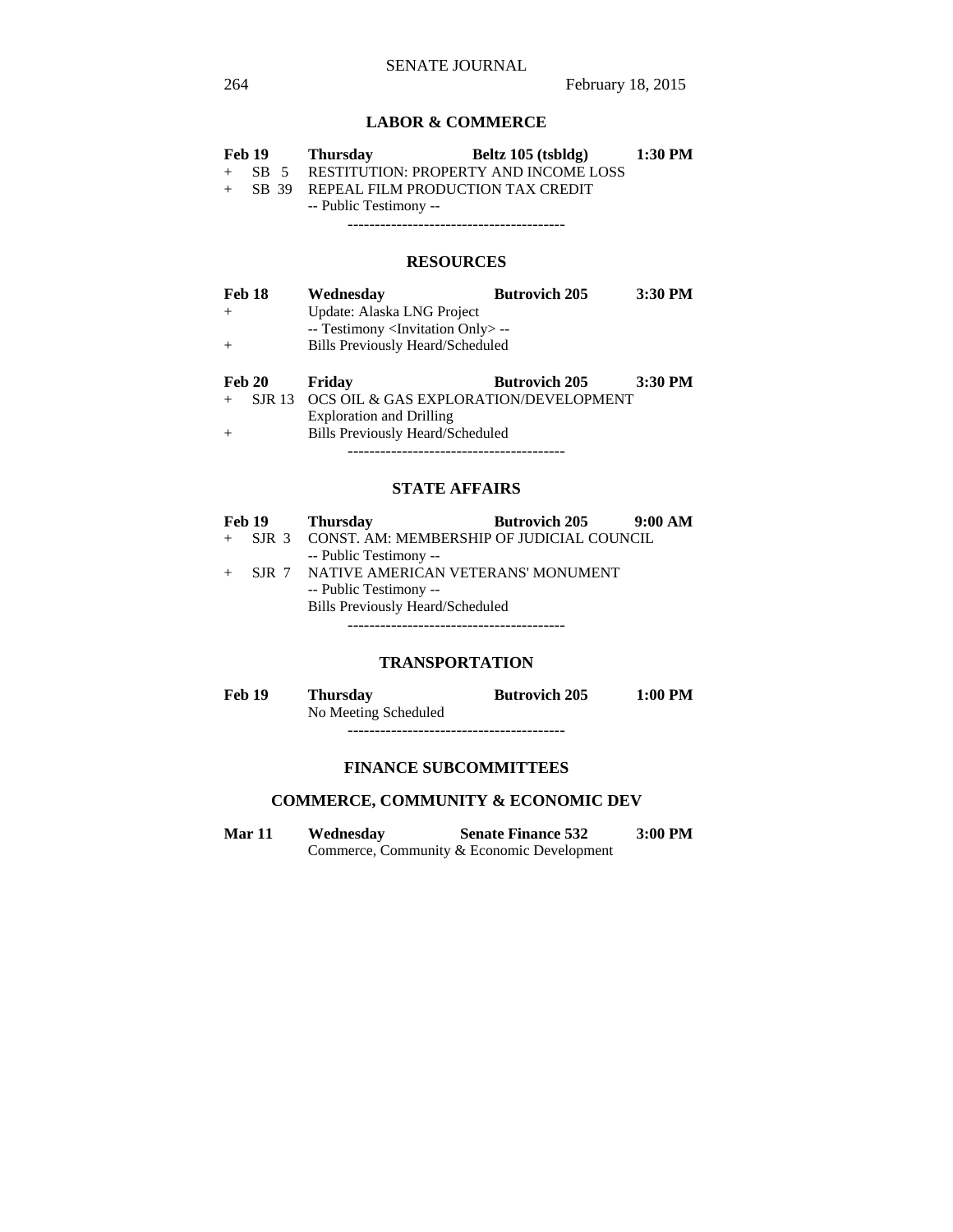#### **COMMERCE, COMMUNITY & ECONOMIC DEV (continued)**

| <b>Mar 17</b> | <b>Tuesday</b>                                 | <b>Senate Finance 532</b><br>Commerce, Community & Economic Development | 3:00 PM   |
|---------------|------------------------------------------------|-------------------------------------------------------------------------|-----------|
| <b>Mar 24</b> | <b>Tuesday</b><br>Closeout                     | <b>Senate Finance 532</b>                                               | $3:00$ PM |
|               |                                                | <b>MILITARY &amp; VETERANS' AFFAIRS</b>                                 |           |
| Mar 12        | <b>Thursday</b><br>Military & Veterans Affairs | Senate Finance 532 3:00 PM                                              |           |
| <b>Mar 25</b> | Closeout                                       | Wednesday Senate Finance 532 3:00 PM                                    |           |
|               |                                                | <b>PUBLIC SAFETY</b>                                                    |           |
| <b>Mar 10</b> | <b>Tuesday</b><br>Department of Public Safety  | <b>Senate Finance 532</b>                                               | $3:00$ PM |
| Mar 19        | Thursday<br>Department of Public Safety        | <b>Senate Finance 532</b>                                               | $3:00$ PM |
| <b>Mar 26</b> | <b>Thursday</b><br>Closeout                    | <b>Senate Finance 532</b>                                               | $3:00$ PM |
|               |                                                | <b>SPECIAL COMMITTEES</b>                                               |           |
|               |                                                | <b>SPECIAL CMTE ON ENERGY</b>                                           |           |

| <b>Feb 19</b> | <b>Thursday</b>                           | <b>Butrovich 205</b>                             | $1:15$ PM |  |
|---------------|-------------------------------------------|--------------------------------------------------|-----------|--|
|               | -- Time Change --                         |                                                  |           |  |
|               |                                           | Presentation: Collaborative Approach to Unified  |           |  |
|               | System Operations for the Railbelt Region |                                                  |           |  |
|               |                                           | Teresa Mogensen - Vice President of Transmission |           |  |
|               | at Xcel Energy                            |                                                  |           |  |
|               |                                           | (continued on next page)                         |           |  |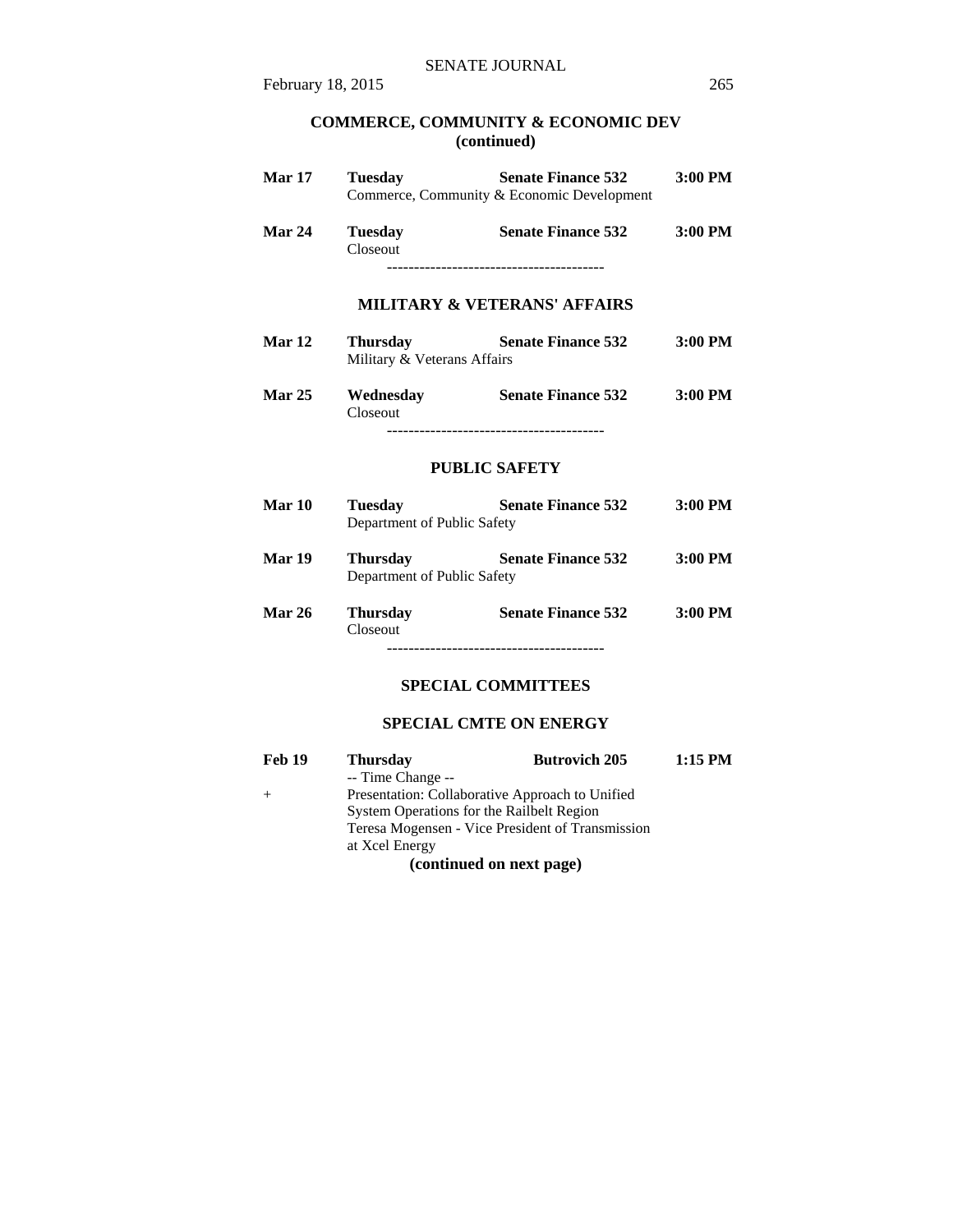## **SPECIAL CMTE ON ENERGY**

## **(continued from previous page)**

 Daniel Kline - Director of Strategic Transmission Initiatives, Co-Exec Director CapX Cheryl Bredenbeck - Director of Transmission Investment Development + Presentation: "Natural Gas Build-out" ENSTAR

----------------------------------------

## **SPECIAL CMTE ON THE ARCTIC**

|     | Feb 19   | <b>Thursday</b>                          | <b>Butrovich 205</b> | 11:15 AM |
|-----|----------|------------------------------------------|----------------------|----------|
|     | $+$ HR 1 | STATE ARCTIC POLICY                      |                      |          |
|     |          | $-$ Testimony < Public and Invited > $-$ |                      |          |
| $+$ |          | Bills Previously Heard/Scheduled         |                      |          |
|     |          |                                          |                      |          |

**JOINT COMMITTEES**

## **LEGISLATIVE BUDGET & AUDIT**

| <b>Feb 26</b> | <b>Thursday</b>                                   | <b>Barnes</b> 124 | 3:30 PM |  |  |
|---------------|---------------------------------------------------|-------------------|---------|--|--|
|               | Audits                                            |                   |         |  |  |
|               | Alaska State Legislature Financial Statements     |                   |         |  |  |
|               | and Audit Report                                  |                   |         |  |  |
|               | <b>Executive Session</b>                          |                   |         |  |  |
|               | Statewide Single Audit FY14 Preliminary           |                   |         |  |  |
|               | <b>Other Committee Business</b>                   |                   |         |  |  |
|               | -- Testimony <invitation only=""> --</invitation> |                   |         |  |  |
|               |                                                   |                   |         |  |  |

## **OTHER MEETINGS**

#### **JOINT SESSION**

| Feb 18 | Wednesday                       | <b>House Chamber</b> | 11:00 AM |  |
|--------|---------------------------------|----------------------|----------|--|
|        | Annual Address by the Honorable |                      |          |  |
|        | Lisa Murkowski, U.S. Senator    |                      |          |  |